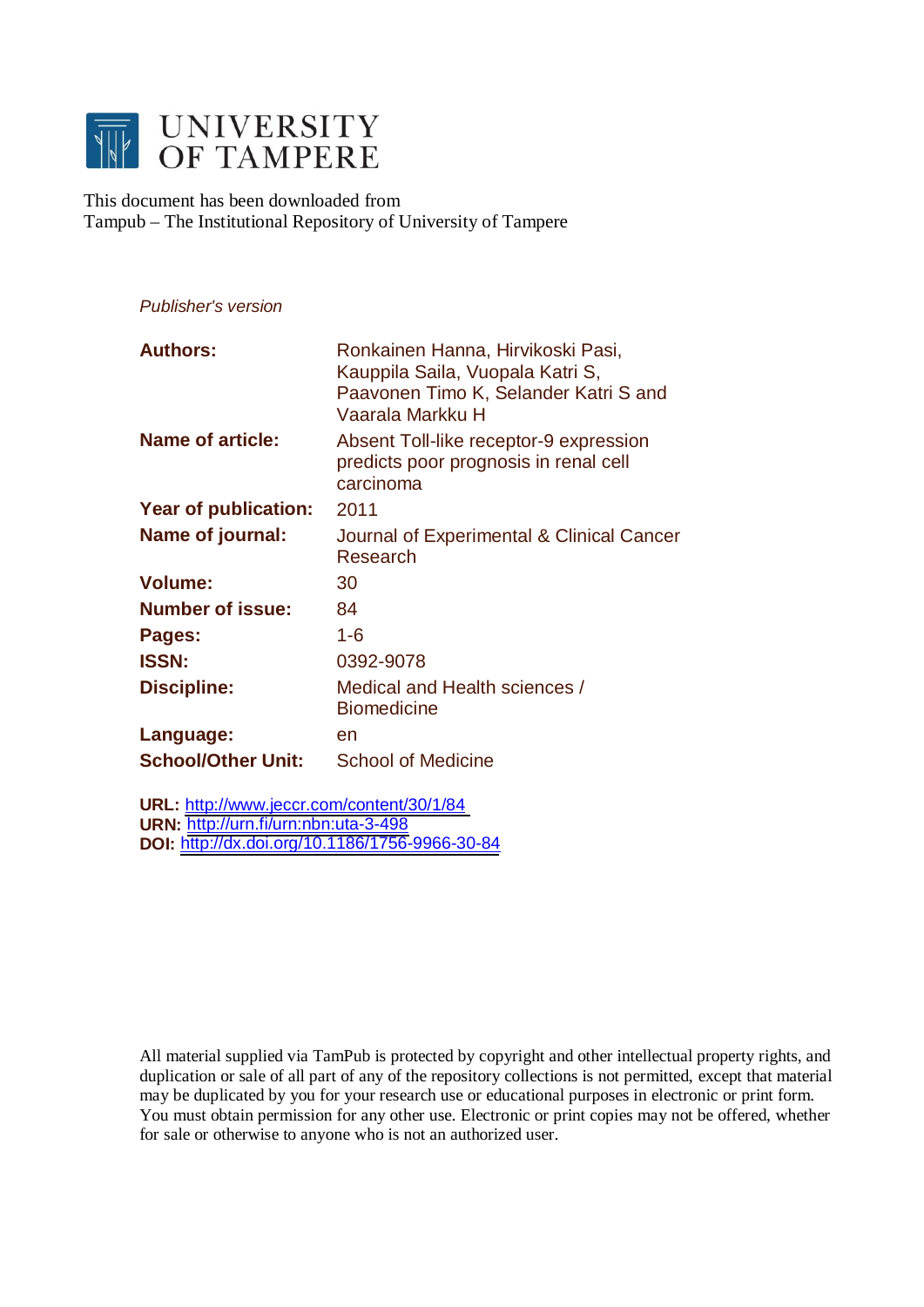

**RESEARCH CONSTRUCTION CONSTRUCTS** 

# Absent Toll-like receptor-9 expression predicts poor prognosis in renal cell carcinoma

Hanna Ronkainen<sup>1\*†</sup>, Pasi Hirvikoski<sup>2†</sup>, Saila Kauppila<sup>3</sup>, Katri S Vuopala<sup>4</sup>, Timo K Paavonen<sup>5</sup>, Katri S Selander<sup>6,7</sup> and Markku H Vaarala $1,3$ 

# Abstract

Background: Toll-like receptor 9 (TLR9) is a cellular DNA-receptor whose activation with cognate ligands triggers an immune reaction, with increased production of inflammatory cytokines. The aim of this study was to examine the expression of TLR9 in renal cell carcinoma (RCC), which is generally renowned of its immunogenic nature. We also evaluated the prognostic value of TLR9 in RCC.

Methods: TLR9 expression in RCC was characterized with immunohistochemistry in a retrospective study population of 152 RCC patients who underwent renal surgery. The TLR9 staining intensity was compared with clinical parameters.

Results: Of the studied tumours, 112 (81%) exhibited cytoplasmic TLR9 immunostaining. No association was detected between cytoplasmic TLR9 immunoexpression intensity and stage, nuclear grade, histological subtype or tumour necrosis. Cytoplasmic TLR9 immunoexpression was, however, a marker of favourable RCC specific survival both in univariate analysis and in multivariate regression model.

**Conclusions:** We conclude that TLR9 expression is an independent prognostic marker of RCC and the absence of TLR9 expression is related to poorer prognosis in RCC.

Keywords: renal cell carcinoma, toll-like receptor 9, tumour necrosis, prognosis

# Background

Renal cell carcinoma (RCC) is a cancer of increasing incidence and mortality [[1\]](#page-5-0). At the time of the diagnosis, up to one third of the patients have metastasized disease and a half of the remaining patients will experience a recurrence after an initially curative treatment [[2\]](#page-5-0). Despite the many well-known prognostic factors for the disease, the behaviour of RCC is very difficult to predict.

Toll-like receptors (TLRs) are pattern recognition receptors that detect both microbe- and host-derived molecular patterns. Thus far, at least 13 mammalian TLRs have been recognized, each of them responding to a different ligand. The subcellular expression sites of the various TLRs also vary. TLRs 1, 2 and 4 are expressed and bind their ligands on the cell surface while the TLR9

subfamily (including TLRs 3, 7, 9 and 13) reside in intracellular vesicles. Ligand binding to TLRs activates transcription factors, such as NF-kappaB and the eventual outcome of TLR activation is an immune reaction, characterized by increased production of inflammatory mediators. Specifically, TLR9 is a receptor for both microbial and vertebrate DNA. The intracellular expression of TLR9 and also possibly the other endosomal TLRs is thought to evade self-recognition of DNA and RNA [[3-7](#page-5-0)].

It is now well established that TLR9 is also expressed in various cancer cells, including breast, brain, ovarian, gastric, lung and prostate cancer cells [[8-11\]](#page-5-0). Furthermore, in clinical breast, ovarian and prostate cancer specimens, increased TLR9 expression was associated with decreased tumour differentiation [\[10](#page-5-0)-[13](#page-5-0)]. It has also been demonstrated that stimulation of TLR9-expressing cancer cells with synthetic TLR9-ligands increases their in vitro invasion which is associated with the down-regulation of tissue inhibitor of metalloproteinases-3 (TIMP3) and the up-regulation of matrix metalloproteinase-13 (MMP-13)



© 2011 Ronkainen et al; licensee BioMed Central Ltd. This is an Open Access article distributed under the terms of the Creative Commons Attribution License [\(http://creativecommons.org/licenses/by/2.0](http://creativecommons.org/licenses/by/2.0)), which permits unrestricted use, distribution, and reproduction in any medium, provided the original work is properly cited.

<sup>\*</sup> Correspondence: [hliikane@paju.oulu.fi](mailto:hliikane@paju.oulu.fi)

<sup>†</sup> Contributed equally <sup>1</sup>

<sup>&</sup>lt;sup>1</sup>Department of Surgery, Oulu University Hospital, PO Box 21, 90029 OYS, Finland

Full list of author information is available at the end of the article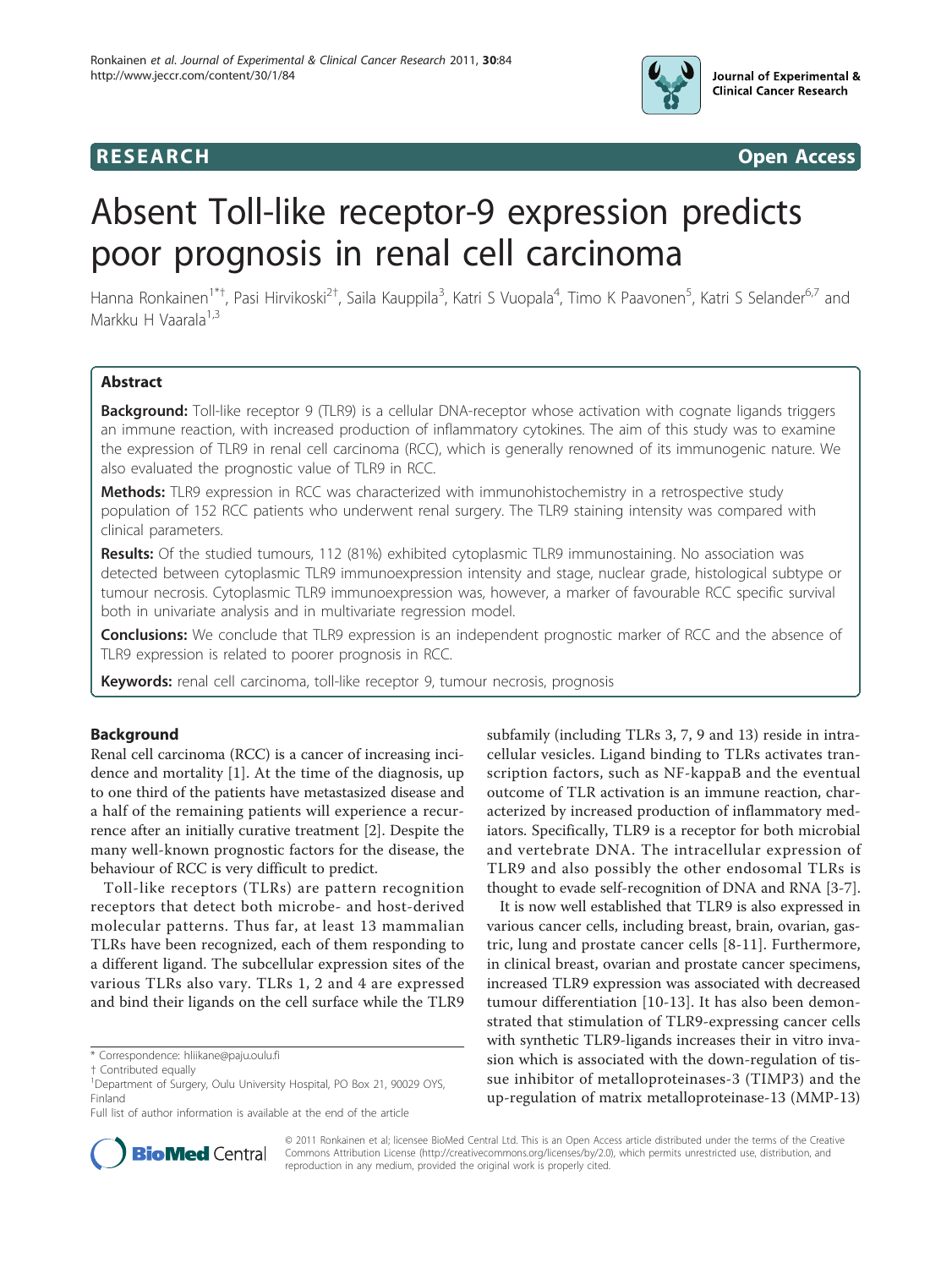activity. Although bacterial DNA, similar to the synthetic CpG-sequence containing TLR9-ligands, also induces invasion in TLR9 expressing cancer cells in vitro, the natural TLR9-ligand that might induce invasion for example in breast cancers, remains unknown [[10](#page-5-0),[11](#page-5-0)].

In the normal kidney, TLR9 expression has been detected in the renal tubules and interstitial tissue, while the tubulointerstitial and glomerular expression has been detected in lupus nephritis [[14\]](#page-5-0). Previously, TLR9 has been associated with renal disease, such as glomerulonephritis [\[15](#page-5-0)] and lupus nephritis [[16\]](#page-5-0). To our knowledge, there are no previous studies of TLR9 expression in RCC. However, the efficacy of a synthetic TLR9-agonist has been studied in a clinical trial in advanced metastatic RCC. This compound was found to have only modest antitumour activity [\[17](#page-5-0)].

The aim of this study was to investigate TLR9 expression in RCCs and to evaluate the prognostic significance of TLR9 immunostaining in RCCs.

# Material and methods

#### Patients

This retrospective clinical cohort consisted of 152 patients with 77 (51%) females and 75 (49%) males who underwent surgery for primary renal cell carcinoma between the years 1990 and 1999, at the Oulu University Hospital. All clinical data and patient follow-up details were collected from patient records and re-evaluated by the same urologist (HR). Seven patients (5%) were operated by resection and 145 (95%) by radical nephrectomy. At the time of the diagnosis, the median age of the patients was 63 years old (range 29-86 years) and the mean age was  $62$  (SD  $\pm$  11 years). The median and mean follow-up times were 90 (range 0-209) months and 90  $(SD \pm 63)$  months, respectively. Complete information was obtained from all patients. During the follow-up period, 44 (29%) patients died of RCC, 40 (26%) died of other causes and 68 (45%) were still alive. The distribution of the clinicopathological parameters of the tumours has been previously described [[18,19\]](#page-5-0). Of the patients, 6 (4%) had lymph node metastases and 18 (12%) had distant metastases. The stage of the tumours was assigned using the TNM staging of RCC [[20\]](#page-5-0). T and N classes were determined by the pathological evaluation of primary tumour and resected lymph nodes. Further, N class and M class were assessed by radiological evaluation performed before primary operation. The abdominal ultrasound was done for every patient and in addition, abdominal computed tomography (CT) was performed for 125 patients (82%). Chest radiography (X-ray and/or CT) was done for 135 patients (89%). In a case of suspected metastases or vena caval involvement, additional studies such as bone scintigraphy (14 patients, 9%), skeletal radiography (17 patients, 11%), magnetic resonance

imaging (MRI) (11 patients, 7%) or cavography (3 patients, 2%) were performed. The study was approved by the local ethical board.

#### Tumour samples and TLR9 immunostaining

The tumour samples were routinely fixed in 10% buffered formalin and embedded in paraffin. The histological diagnosis was confirmed by reviewing the haematoxylin and eosin (H & E) stained original sections simultaneously by two pathologists. The tumours were re-classified and graded according to the WHO classification [\[21\]](#page-5-0). The most representative block of the tumour was selected and cut into  $3 \mu m$  thick sections, into multi-tissue blocks which were mounted onto precoated slides. Tissue sections were then deparaffinized in xylene, rehydrated in descending ethanol series and washed in phosphate buffered saline (PBS). Expression of TLR9 was analyzed by using a mouse monoclonal anti-human TLR9/CD289 (Img-305A, clone 26C593.2, Imgenex, San Diego, California, USA, dilution 1:200) antibody, as previously shown by us [\[13](#page-5-0),[22\]](#page-5-0). In order to enhance the immunoreactivity, the sections were incubated in a Tris-EDTA buffer (pH 9.0) and boiled. Endogenous peroxidase activity was eliminated by incubation in hydrogen peroxide and absolute methanol. The bound antibodies were visualized using Envision Detection System (K500711; Dako Denmark A/S). DAB (diaminobenzidine) was used as a chromogen. A multitissue block containing breast cancer samples and normal cervical tissue was used as a positive control.

#### Scoring of TLR9 immunoreactivity

Cytoplasmic TLR9 immunoreactivity was initially scored according to four cytoplasmic staining intensities: negative (0), weak (1), moderate (2) or strong (3) [[13,22](#page-5-0)]. For further statistical analyses, the negative samples (score 0) were compared with the positive ones (scores 1 to 3). Immunohistochemical staining was evaluated simultaneously by two observers (PH and MHV) who were blinded to the clinical data and a consensus on the staining intensity was reached.

#### Statistical analyses

The software SPSS for Windows 15 (Chicago, IL) was used for statistical analyses. Associations between factors, including clinicopathological variables and TLR9 immunostaining patterns, were assessed by the  $\chi$ 2 test, or the Fisher's exact test in the case of low expected frequencies. Survival rates were calculated using the Kaplan-Meier method and the statistical significance between groups was analysed using the log-rank test. Hazard ratio (HR) was assessed by Cox univariate analysis. Renal cell carcinoma-specific survival was calculated from the date of diagnosis to death from RCC or the last day of follow-up.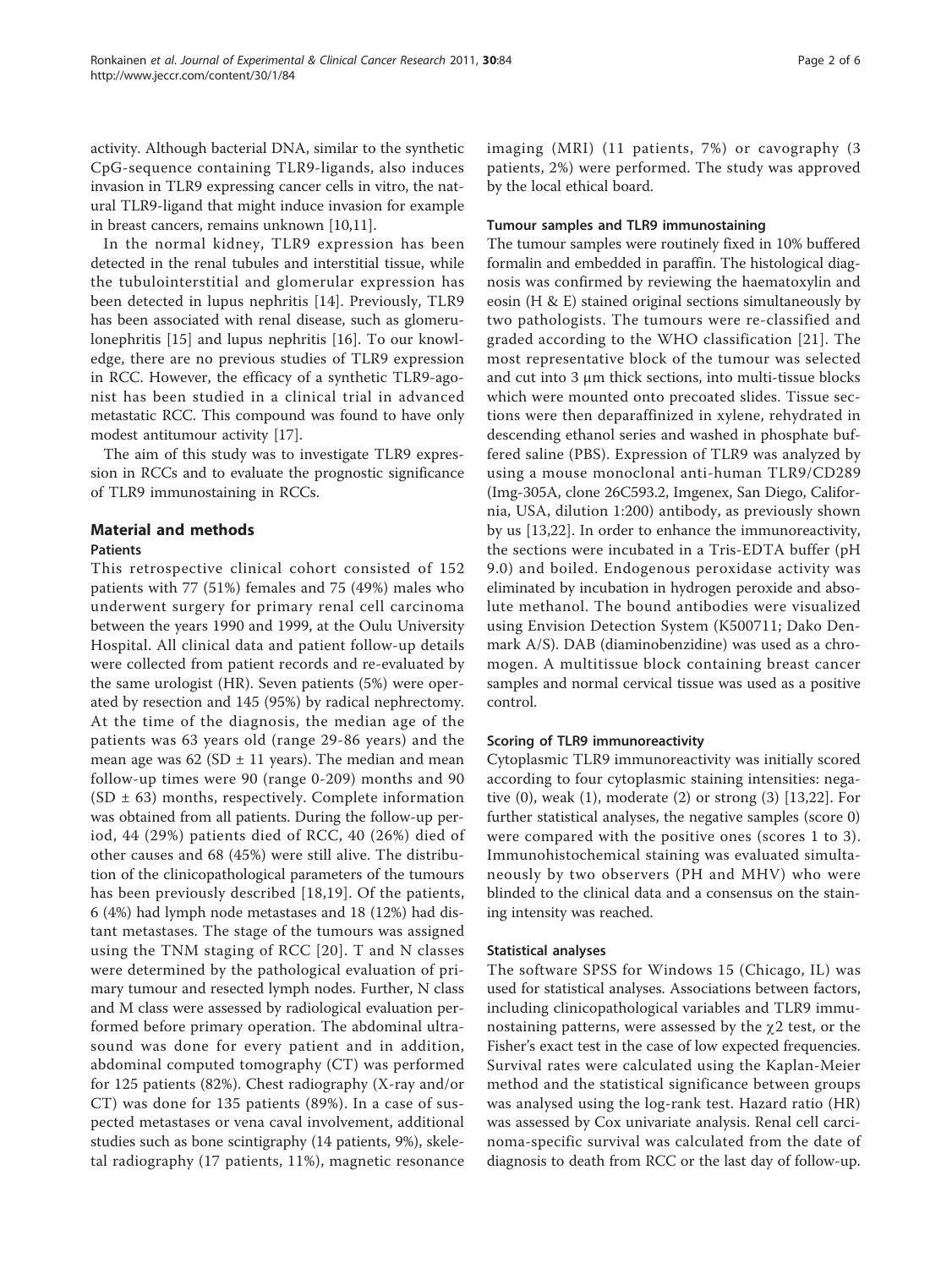Page 3 of 6

Deaths due to intercurrent causes were censored. Multivariate survival analysis was done with the Cox proportional hazards model; the following covariates were entered: gender, age, stage, Fuhrman grade and TLR9 immunoreactivity. All p-values were two sided.

# Results

#### TLR9 protein expression in RCC

There were 138 RCC tumours available for the evaluation of TLR9 immunoreactivity. Examples of TLR9 staining patterns are shown in Figure 1. Twenty-one (15%) of the tumours were strongly positive, 39 (28%) moderately positive, 52 (38%) weakly positive and 26 (19%) negative for cytoplasmic TLR9 immunostaining. For the further analyses, the weakly, moderately and strongly positive cases were combined and grouped as TLR9 positive samples (n = 112, 81%). Some nuclear TLR9 immunopositivity was also detected in 60 (44%) tumour samples. In addition to immunoexpression of TLR9 in the tumour cells, immunoreactivity was observed in endothelial and inflammatory cells as well as in some fibroblasts.

# Association of cytoplasmic TLR9 expression with the clinicopathological characteristics

The distributions of pT-class, stage, nuclear grade and histological subtype of RCC and their associations with cytoplasmic TLR9 expression are presented in Table 1. No statistically significant associations were detected between cytoplasmic TLR9 expression and pT-class, stage or grade. The immunoexpression of TLR9 did not associate with tumour necrosis (data not shown). There was no association between TLR9 expression and histological subtype. The immunoexpression of TLR9 was common in every histological subtype of RCC and immunopositivity for TLR9 was detected in 100 (82%), 6 (67%), 4 (80%) and 2 (100%) cases tumours representing the histological subtypes of clear cell RCC, papillary RCC, chromophobe RCC and unclassified RCC, respectively. Nuclear TLR9 expression did not have any association with these characteristics (data not shown).



are shown. Magnification ×400, scale bar 50 μm.

|                  | Cytoplasmic TLR9 expression |            |         |  |
|------------------|-----------------------------|------------|---------|--|
|                  | negative                    | positive   | p-value |  |
| pT class         |                             |            |         |  |
| pT1              | 12 (18%)                    | 56 (82%)   | 0.31    |  |
| pT2              | 4 (36%)                     | 7(64%)     |         |  |
| pT3              | 8 (15%)                     | 45 (85%)   |         |  |
| pT4              | 2(33%)                      | 4 (67%)    |         |  |
| Stage            |                             |            |         |  |
| L                | 11 (17%)                    | 52 (83%)   | 0.27    |  |
| Ш                | 4 (36%)                     | 7(64%)     |         |  |
| Ш                | 6 (13%)                     | 39 (87%)   |         |  |
| IV               | 5(26%)                      | 14 (74%)   |         |  |
| Nuclear Grade    |                             |            |         |  |
| L                | $0(0\%)$                    | $5(100\%)$ | 0.69    |  |
| $\mathbf{I}$     | 13 (18%)                    | 60 (82%)   |         |  |
| Ш                | 9 (25%)                     | 27 (75%)   |         |  |
| IV               | 4 (18%)                     | 18 (82%)   |         |  |
| Histology        |                             |            |         |  |
| clear cell       | 22 (18%)                    | 100 (82%)  | 0.69    |  |
| papillary        | 3(33%)                      | 6(67%)     |         |  |
| chromophobic     | 1(20%)                      | 4 (80%)    |         |  |
| undifferentiated | $0(0\%)$                    | 2 (100%)   |         |  |

# Table 1 Associations between cytoplasmic TLR9 expression and tumour pT-class, stage, grade and histological subtype

#### Prognostic significance of TLR9 expression in RCC

The RCC-specific survival was significantly longer for patients whose tumours did express cytoplasmic TLR9, as compared with patients whose tumours were negative for cytoplasmic TLR9 expression ( $p = 0.007$ ) (Figure [2.](#page-4-0)). The hazard ratio (HR) of patients without TLR9-expressing tumours was 2.40 (95% CI 1.24-4.63, p = 0.009). The mean RCC-specific survival times for TLR9 negative and TLR9 positive tumours were 112 (95% CI 76-147) and 160 (95% CI 144-175) months, respectively ( $p = 0.007$ )

In the Cox regression analysis for cytoplasmic TLR9 expression, gender, age, stage and nuclear grade, the statistically significant factors in RCC-specific survival were stage and TLR9 expression (Table [2\)](#page-4-0).

# **Discussion**

We demonstrate here for the first time that TLR9 is frequently expressed in RCCs. Although there was no association between the immunoexpression of TLR9 and histological subtype, stage or grade of RCC, cytoplasmic TLR9 expression was a statistically significant prognostic factor in RCC specific survival in both univariate and multivariate analyses and TLR9 expression was an independent marker of better prognosis in RCC. Our findings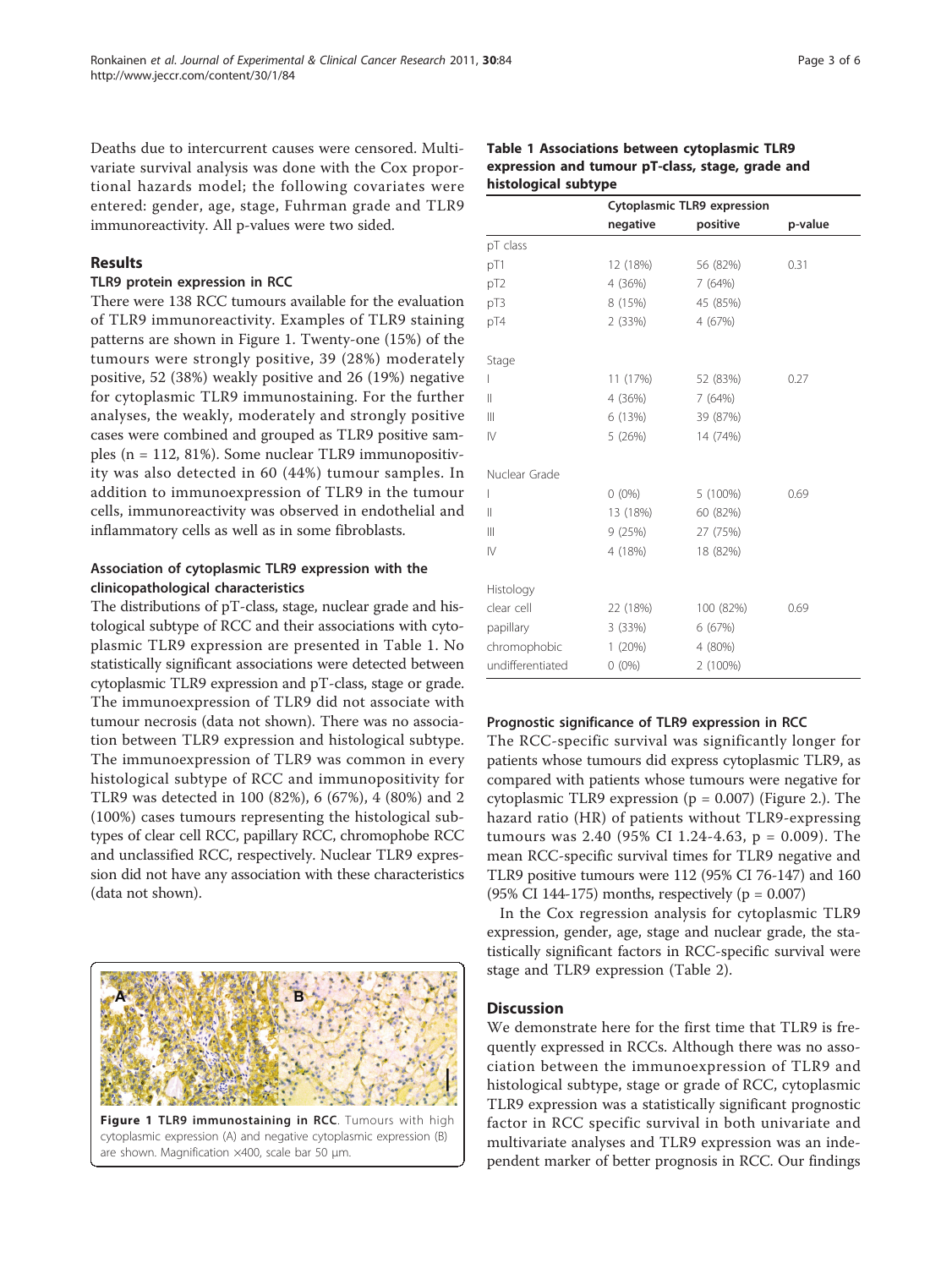<span id="page-4-0"></span>

thus suggest that the lack of TLR9 confers aggressive behaviour of renal carcinoma cells. The significance of nuclear TLR9 expression remains obscure, but it may also represent unspecific staining.

Expression of TLR9 has been previously detected in various cancer cell lines and in various clinical cancer specimens. Synthetic TLR9-ligands induce cancer cell invasion in vitro and high TLR9 expression has been associated with poor differentiation of various cancers, suggesting that high TLR9 expression or naturally existing DNA-ligands might induce TLR9-mediated invasion, and thus contribute to worse outcomes in cancers with higher TLR9 expression. In this light, our finding demonstrating the lack of TLR9 expression as a poor prognosis marker is RCC is surprising. So far, the association between TLR9 and clinopathological parameters and the survival of cancer patient has been evaluated in only a

|          | Table 2 Cox multivariate survival analysis in 136 patients |  |  |  |
|----------|------------------------------------------------------------|--|--|--|
| with RCC |                                                            |  |  |  |

| Covariate                               | Hazard ratio | 95.0% CI      | p-value |
|-----------------------------------------|--------------|---------------|---------|
| Male gender                             | 0.76         | $0.45 - 1.80$ | 0.76    |
| Age                                     | 1.02         | $0.98 - 1.06$ | 0.34    |
| Stage I                                 | $1$ (ref.)   |               |         |
| Stage II                                | 3.03         | $0.89 - 10.3$ | 0.076   |
| Stage III                               | 3.17         | 1.20-8.35     | 0.020   |
| Stage IV                                | 19.3         | 6.86-54.5     | < 0.001 |
| Fuhrman grade I or II                   | $1$ (ref.)   |               |         |
| Fuhrman grade III                       | 1.13         | $0.49 - 2.57$ | 0.78    |
| Fuhrman grade IV                        | 2.68         | 1.20-5.98     | 0.16    |
| Positive cytoplasmic<br>TLR9 expression | 0.28         | $0.14 - 0.58$ | 0.001   |

few studies. In breast cancer it has been demonstrated that immunoexpression of TLR9 is significantly increased in high-grade tumours compared with lower-grade tumours [[12,22\]](#page-5-0). Similarly, it has been shown that recurrent breast carcinomas exhibit a significant increase in the mRNA levels of TLR9 in cancer cells [[23\]](#page-5-0). However, a remarkable percentage (57.5%) of recurrent breast tumours was shown to express TLR9 by fibroblast-like cells and these tumours have reported to have low probability of metastasis [[23\]](#page-5-0). It has also been demonstrated that cell surface stimulation of TLR9 promotes cell proliferation and survival in hepatocellular carcinoma [[24](#page-5-0)]. In neuroblastoma, TLR9 expression has been found to correlate inversely with disease stage [[25](#page-6-0)] whereas in glioma, TLR9 expression has shown to be significantly higher in high grade tumours compared to low-grade gliomas and TLR9 immunoexpression has been reported to be a statistically significant marker of poorer prognosis in glioma [[26](#page-6-0)]. Thus, the contribution of either high or low TLR9 expression to the pathophysiology of cancer may be highly tumour specific.

Upon the recognition of DNA, TLR9 recruits specific intracellular adaptor proteins to initiate signalling pathways and the eventual outcome is an immune reaction characterized by the increased production of inflammatory mediators like interferon and other inflammatory cytokines [[3,](#page-5-0)[27\]](#page-6-0). RCC is generally renowned of its immunogenic nature. RCC can allure different effector cells of both the innate and adaptive immune system including natural killer (NK) cells, dendritic cells (DC) and various T cells [[28\]](#page-6-0). A variety of tumour-associated antigens (TAAs) which can evoke tumour-specific T-cell-defined immune responses in cancer patients has been detected in RCC tumours [[29\]](#page-6-0). More importantly, immunotherapy with interferon alpha (IFN- $\alpha$ ) or interleukin 2 (IL-2) can produce even complete and durable response in advanced RCC [\[30](#page-6-0)] and tumour vaccines have shown to have some response, too [\[31](#page-6-0)]. Rare cases of spontaneous regression of metastases in RCC caused probably by immunologic mechanism have been reported [\[32\]](#page-6-0). Thus, the prognostic significance of TLR9 expression in RCC may be associated with immune responses to the tumour cells. Hypothetically, in the absence of RCC TLR9 expression, such responses are not evoked and they are less susceptible to immunosurveillance and they can progress. These issues warrant further investigation.

Low oxygen environments can be created by various pathophysiological conditions, including infection, inflammation, tissue injury, and solid tumours [[33](#page-6-0)]. Hypoxia is one of the significant features of solid tumours, including kidney tumours. Hypoxia and the compensatory hyperactivation of angiogenesis are thought to be particularly important in RCC [[34\]](#page-6-0). In hypoxia, an increased expression of various TLRs including TLR9 has been demonstrated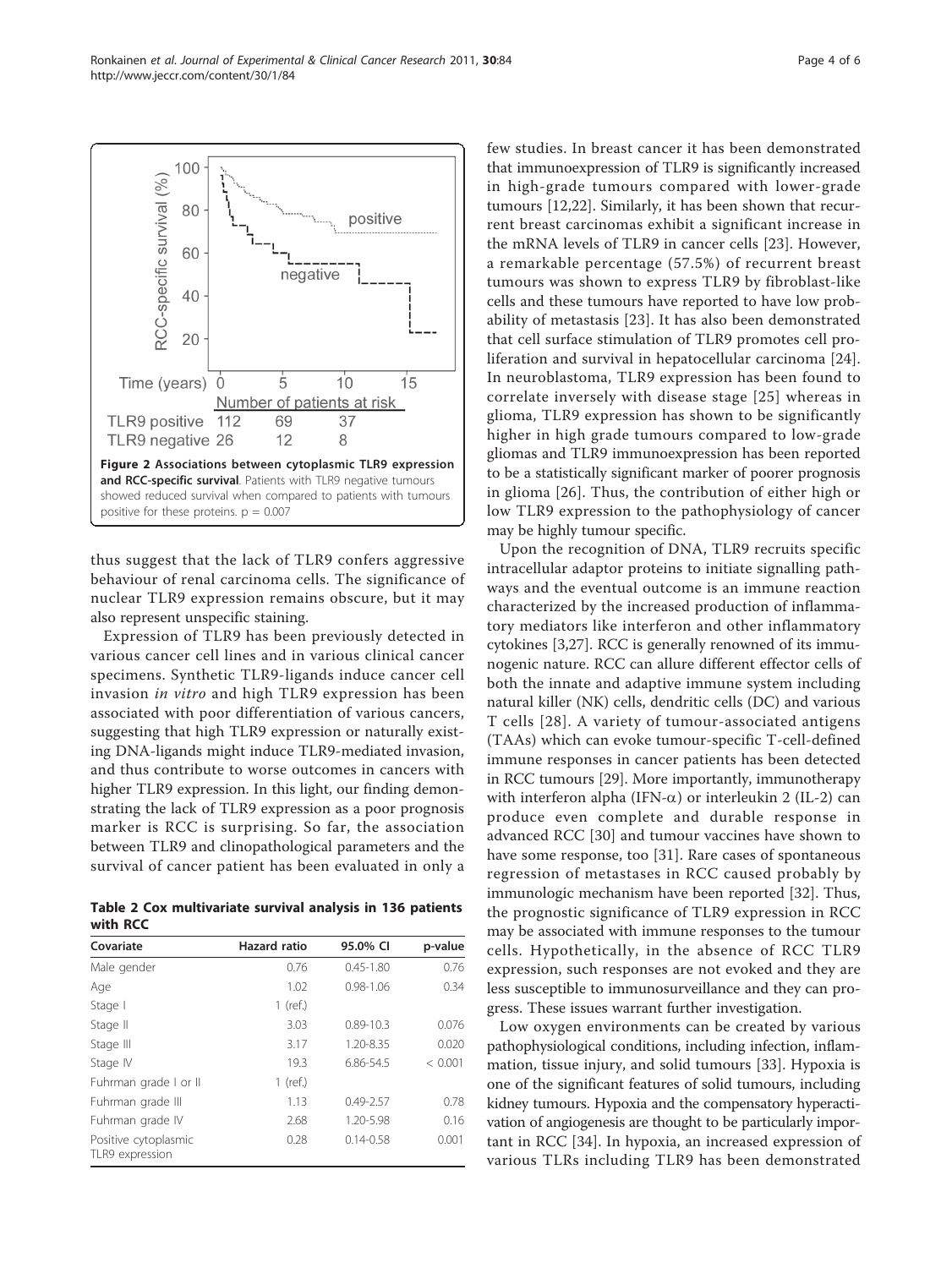<span id="page-5-0"></span>[[35,36\]](#page-6-0) and this induction of TLRs has shown to be coordinated by the hypoxia inducible factor 1 (HIF-1) [\[35\]](#page-6-0). Whether or not the absence of TLR9 in RCC is regulated by hypoxia and HIF-1 and thereby, increase the aggressive behaviour of the tumour cells also warrant further investigation.

# **Conclusions**

In conclusion, TLR9 immunoexpression is common in RCC, where it is associated with better prognosis in RCC and the lack of TLR9 expression in RCC predicts short survival. The favourable influence of TLR9 expression on the course of the disease may be based on the immunologic response generated to the renal carcinoma cells. The prognostic significance of TLR9 expression in RCC should be evaluated in other RCC cohorts.

#### Acknowledgements

The authors wish to thank Ms Mirja Vahera, Ms Erja Tomperi, Ms Mirja Mäkeläinen for their skilful technical assistance, and Pasi Ohtonen, M. Sc. for his invaluable assistance with statistical analyses. This study was funded by grants from the Finnish Cancer Foundation (HR), the Finnish Urological Association (HR) and Päivikki and Sakari Sohlberg Foundation (TKP, MHV).

#### Author details

<sup>1</sup>Department of Surgery, Oulu University Hospital, PO Box 21, 90029 OYS, Finland. <sup>2</sup>Department of Pathology, Lansi Pohja Central Hospital, Kauppakatu 25, 94100 Kemi, Finland. <sup>3</sup>Department of Pathology, University of Oulu, PO Box 50, 90014 University of Oulu, Finland. <sup>4</sup>Department of Pathology, Lapland Central Hospital, PO Box 8041, 96101 Rovaniemi, Finland. 5 Department of Pathology, University of Tampere and Tampere University Hospital, School of Medicine, 33014 University of Tampere, Finland. 6 Department of Medicine, Division of Hematology-Oncology, University of Alabama at Birmingham, Birmingham, AL 35294-2182, USA. <sup>7</sup> Department of Anatomy and Cell Biology, University of Oulu, PO Box 5000, 90014 University of Oulu, Finland.

#### Authors' contributions

HR performed statistical analyses and drafted the manucript. PH evaluated the immunohistochemical staining. SK revised the manuscript. KSV carried out immunohistochemical studies. TKP conceived of the study. KSS revised the manuscript. MHV participated in the design of the study, evaluated the immunohistochemical staining and revised the manuscript. All authors read and approved the final manuscript.

#### Authors' Information

Katri S Selander and Markku H Vaarala shared last authorship on this manuscript.

#### Competing interests

The authors declare that they have no competing interests.

Received: 12 July 2011 Accepted: 19 September 2011 Published: 19 September 2011

#### References

- Pantuck AJ, Zisman A, Belldegrun AS: [The changing natural history of](http://www.ncbi.nlm.nih.gov/pubmed/11586189?dopt=Abstract) [renal cell carcinoma.](http://www.ncbi.nlm.nih.gov/pubmed/11586189?dopt=Abstract) J Urol 2001, 166(5):1611-1623.
- 2. Bui MH, Zisman A, Pantuck AJ, Han KR, Wieder J, Belldegrun AS: [Prognostic](http://www.ncbi.nlm.nih.gov/pubmed/12113089?dopt=Abstract) [factors and molecular markers for renal cell carcinoma.](http://www.ncbi.nlm.nih.gov/pubmed/12113089?dopt=Abstract) Expert Rev Anticancer Ther 2001, 1(4):565-575.
- 3. Akira S, Hemmi H: [Recognition of pathogen-associated molecular](http://www.ncbi.nlm.nih.gov/pubmed/12527213?dopt=Abstract) [patterns by TLR family.](http://www.ncbi.nlm.nih.gov/pubmed/12527213?dopt=Abstract) Immunol Lett 2003, 85(2):85-95.
- 4. Wagner H: [The immunobiology of the TLR9 subfamily.](http://www.ncbi.nlm.nih.gov/pubmed/15207506?dopt=Abstract) Trends Immunol 2004, 25(7):381-386.
- 5. Nishiya T, DeFranco AL: [Ligand-regulated chimeric receptor approach](http://www.ncbi.nlm.nih.gov/pubmed/14976215?dopt=Abstract) [reveals distinctive subcellular localization and signaling properties of the](http://www.ncbi.nlm.nih.gov/pubmed/14976215?dopt=Abstract) [Toll-like receptors.](http://www.ncbi.nlm.nih.gov/pubmed/14976215?dopt=Abstract) J Biol Chem 2004, 279(18):19008-19017.
- 6. Leifer CA, Kennedy MN, Mazzoni A, Lee C, Kruhlak MJ, Segal DM: [TLR9 is](http://www.ncbi.nlm.nih.gov/pubmed/15240708?dopt=Abstract) [localized in the endoplasmic reticulum prior to stimulation.](http://www.ncbi.nlm.nih.gov/pubmed/15240708?dopt=Abstract) J Immunol 2004, 173(2):1179-1183.
- 7. Shi Z, Cai Z, Sanchez A, Zhang T, Wen S, Wang J, Yang J, Fu S, Zhang D: [A](http://www.ncbi.nlm.nih.gov/pubmed/21131352?dopt=Abstract) [novel Toll-like receptor that recognizes vesicular stomatitis virus.](http://www.ncbi.nlm.nih.gov/pubmed/21131352?dopt=Abstract) J Biol Chem 2011, 286(6):4517-4524.
- 8. Chang YJ, Wu MS, Lin JT, Chen CC: [Helicobacter pylori-Induced invasion](http://www.ncbi.nlm.nih.gov/pubmed/16339564?dopt=Abstract) [and angiogenesis of gastric cells is mediated by cyclooxygenase-2](http://www.ncbi.nlm.nih.gov/pubmed/16339564?dopt=Abstract) [induction through TLR2/TLR9 and promoter regulation.](http://www.ncbi.nlm.nih.gov/pubmed/16339564?dopt=Abstract) J Immunol 2005, 175(12):8242-8252.
- Droemann D, Albrecht D, Gerdes J, Ulmer AJ, Branscheid D, Vollmer E, Dalhoff K, Zabel P, Goldmann T: [Human lung cancer cells express](http://www.ncbi.nlm.nih.gov/pubmed/15631627?dopt=Abstract) [functionally active Toll-like receptor 9.](http://www.ncbi.nlm.nih.gov/pubmed/15631627?dopt=Abstract) Respir Res 2005, 6:1.
- 10. Merrell MA, Ilvesaro JM, Lehtonen N, Sorsa T, Gehrs B, Rosenthal E, Chen D, Shackley B, Harris KW, Selander KS: [Toll-like receptor 9 agonists promote](http://www.ncbi.nlm.nih.gov/pubmed/16849519?dopt=Abstract) [cellular invasion by increasing matrix metalloproteinase activity.](http://www.ncbi.nlm.nih.gov/pubmed/16849519?dopt=Abstract) Mol Cancer Res 2006, 4(7):437-447.
- 11. Ilvesaro JM, Merrell MA, Swain TM, Davidson J, Zayzafoon M, Harris KW, Selander KS: [Toll like receptor-9 agonists stimulate prostate cancer](http://www.ncbi.nlm.nih.gov/pubmed/17373717?dopt=Abstract) [invasion in vitro.](http://www.ncbi.nlm.nih.gov/pubmed/17373717?dopt=Abstract) Prostate 2007, 67(7):774-781.
- 12. Berger R, Fiegl H, Goebel G, Obexer P, Ausserlechner M, Doppler W, Hauser-Kronberger C, Reitsamer R, Egle D, Reimer D, Muller-Holzner E, Jones A, Widschwendter M: [Toll-like receptor 9 expression in breast and ovarian](http://www.ncbi.nlm.nih.gov/pubmed/20156214?dopt=Abstract) [cancer is associated with poorly differentiated tumors.](http://www.ncbi.nlm.nih.gov/pubmed/20156214?dopt=Abstract) Cancer Sci 2010, 101(4):1059-1066.
- 13. Vaisanen MR, Vaisanen T, Jukkola-Vuorinen A, Vuopala KS, Desmond R, Selander KS, Vaarala MH: [Expression of toll-like receptor-9 is](http://www.ncbi.nlm.nih.gov/pubmed/20054821?dopt=Abstract) [increased in poorly differentiated prostate tumors.](http://www.ncbi.nlm.nih.gov/pubmed/20054821?dopt=Abstract) Prostate 2010, 70(8):817-824.
- 14. Papadimitraki ED, Tzardi M, Bertsias G, Sotsiou E, Boumpas DT: [Glomerular](http://www.ncbi.nlm.nih.gov/pubmed/19578108?dopt=Abstract) expression of [toll-like receptor-9 in lupus nephritis but not in normal](http://www.ncbi.nlm.nih.gov/pubmed/19578108?dopt=Abstract) [kidneys: implications for the amplification of the inflammatory response.](http://www.ncbi.nlm.nih.gov/pubmed/19578108?dopt=Abstract) Lupus 2009, 18(9):831-835.
- 15. Summers SA, Steinmetz OM, Ooi JD, Gan PY, O'Sullivan KM, Visvanathan K, Akira S, Kitching AR, Holdsworth SR: [Toll-like receptor 9 enhances](http://www.ncbi.nlm.nih.gov/pubmed/20847283?dopt=Abstract) [nephritogenic immunity and glomerular leukocyte recruitment,](http://www.ncbi.nlm.nih.gov/pubmed/20847283?dopt=Abstract) [exacerbating experimental crescentic glomerulonephritis.](http://www.ncbi.nlm.nih.gov/pubmed/20847283?dopt=Abstract) Am J Pathol 2010, 177(5):2234-2244.
- 16. Summers SA, Hoi A, Steinmetz OM, O'Sullivan KM, Ooi JD, Odobasic D, Akira S, Kitching AR, Holdsworth SR: [TLR9 and TLR4 are required for the](http://www.ncbi.nlm.nih.gov/pubmed/20810248?dopt=Abstract) [development of autoimmunity and lupus nephritis in pristane](http://www.ncbi.nlm.nih.gov/pubmed/20810248?dopt=Abstract) [nephropathy.](http://www.ncbi.nlm.nih.gov/pubmed/20810248?dopt=Abstract) J Autoimmun 2010, 35(4):291-298.
- 17. Thompson JA, Kuzel T, Drucker BJ, Urba WJ, Bukowski RM: [Safety and](http://www.ncbi.nlm.nih.gov/pubmed/19815483?dopt=Abstract) [efficacy of PF-3512676 for the treatment of stage IV renal cell](http://www.ncbi.nlm.nih.gov/pubmed/19815483?dopt=Abstract) [carcinoma: an open-label, multicenter phase I/II study.](http://www.ncbi.nlm.nih.gov/pubmed/19815483?dopt=Abstract) Clin Genitourin Cancer 2009, 7(3):E58-65.
- 18. Ronkainen H, Vaarala MH, Kauppila S, Soini Y, Paavonen TK, Rask J, Hirvikoski P: [Increased BTB-Kelch type substrate adaptor protein](http://www.ncbi.nlm.nih.gov/pubmed/19424632?dopt=Abstract) [immunoreactivity associates with advanced stage and poor](http://www.ncbi.nlm.nih.gov/pubmed/19424632?dopt=Abstract) [differentiation in renal cell carcinoma.](http://www.ncbi.nlm.nih.gov/pubmed/19424632?dopt=Abstract) Oncol Rep 2009, 21(6):1519-1523.
- 19. Ronkainen H, Hirvikoski P, Kauppila S, Vaarala MH: [Anillin expression is a](http://www.ncbi.nlm.nih.gov/pubmed/21109967?dopt=Abstract) [marker of favourable prognosis in patients with renal cell carcinoma.](http://www.ncbi.nlm.nih.gov/pubmed/21109967?dopt=Abstract) Oncol Rep 2011, 25(1):129-133.
- 20. UICC: TNM Classification of Malignant Tumours. 6. Wiley & Sons, New York; 2002.
- 21. IARC: Tumours of the Urinary System and Male Genital Organs. IARC Press, Lyon; 2004.
- 22. Jukkola-Vuorinen A, Rahko E, Vuopala KS, Desmond R, Lehenkari PP, Harris KW, Selander KS: [Toll-like receptor-9 expression is inversely](http://www.ncbi.nlm.nih.gov/pubmed/20375566?dopt=Abstract) [correlated with estrogen receptor status in breast cancer.](http://www.ncbi.nlm.nih.gov/pubmed/20375566?dopt=Abstract) J Innate Immun 2008, 1(1):59-68.
- 23. Gonzalez-Reyes S, Marin L, Gonzalez L, Gonzalez LO, del Casar JM, Lamelas ML, Gonzalez-Quintana JM, Vizoso FJ: [Study of TLR3, TLR4 and](http://www.ncbi.nlm.nih.gov/pubmed/21129170?dopt=Abstract) [TLR9 in breast carcinomas and their association with metastasis.](http://www.ncbi.nlm.nih.gov/pubmed/21129170?dopt=Abstract) BMC Cancer 2010, 10:665
- 24. Tanaka J, Sugimoto K, Shiraki K, Tameda M, Kusagawa S, Nojiri K, Beppu T, Yoneda K, Yamamoto N, Uchida K, Kojima T, Takei Y: [Functional cell](http://www.ncbi.nlm.nih.gov/pubmed/20811701?dopt=Abstract) [surface expression of toll-like receptor 9 promotes cell proliferation and](http://www.ncbi.nlm.nih.gov/pubmed/20811701?dopt=Abstract)